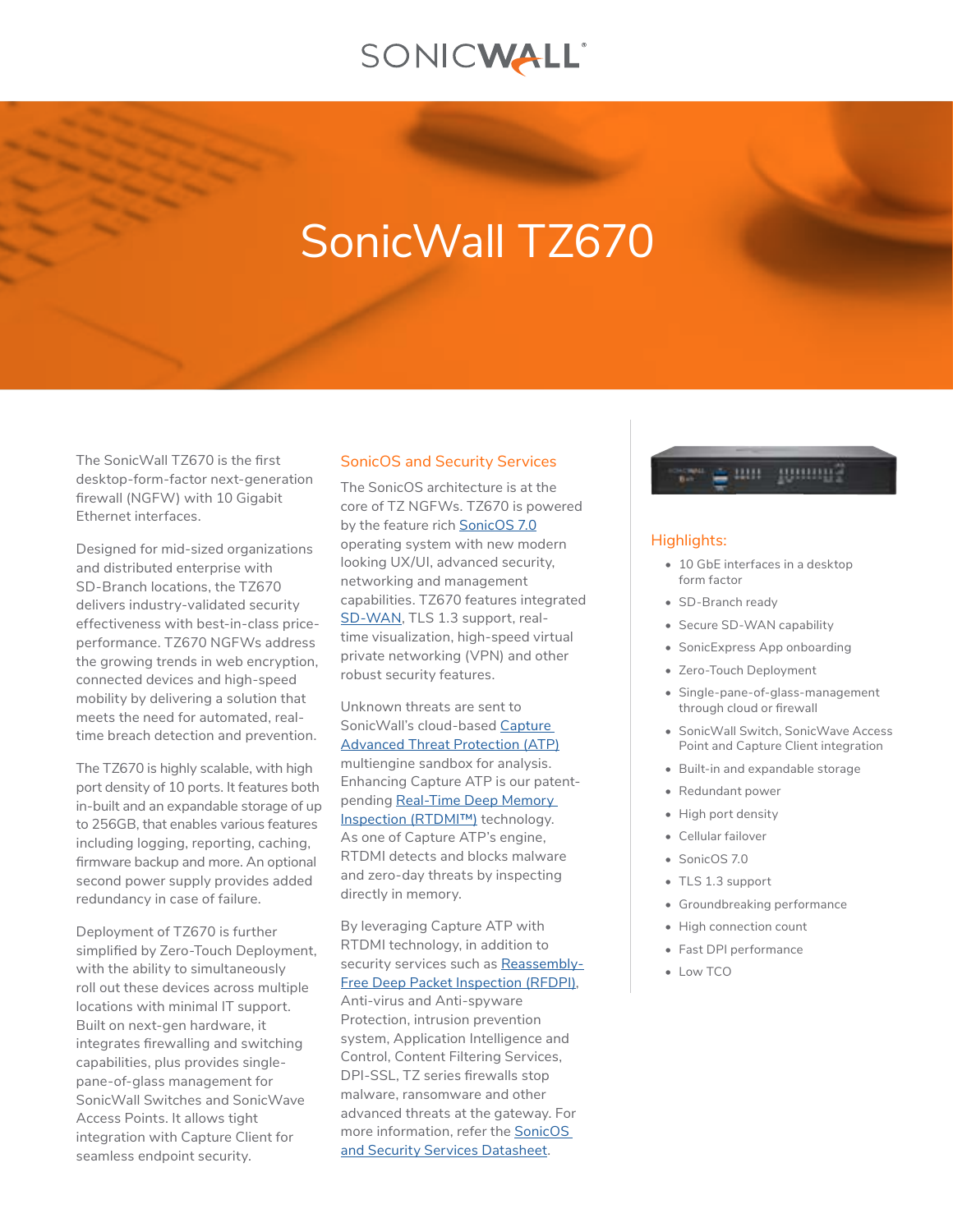# **Deployments**

Small to Medium size Business

- Save space and money with an integrated gateway security solution with firewalling, switching and wireless capabilities
- Reduce complexity and get the business running without relying on IT personnel with easy onboarding using SonicExpress App and Zero-Touch Deployment, and easy management through a single pane of glass
- Attain business continuity by providing failover to cellular connectivity
- Protect network from attacks with a comprehensive security solution that incorporates VPN, IPS, CFS, AV and much more
- Boost employee productivity by blocking unauthorized access with traffic segmentation and access policies

Distributed Enterprise with SD-Branches

- Enhance customer experience and adapt to the changing business needs by enabling next-gen branch connectivity with SD-Branch
- Drive business growth by investing in next-gen appliances with multi-gigabit and advanced security features, to future-proof against the changing network and security landscape
- Secure networks from the most advanced attacks with advanced security features and automatically block threats on decrypted traffic using protocols such as TLS 1.3
- Leverage end-to-end network security with seamless integration of SonicWave access points, SonicWall Switches and Capture Client
- Ensure seamless communication as stores talk to HQ via easy VPN connectivity which allows IT administrators to create a hub and spoke configuration for the safe transport of data between all locations
- Improve business efficiency, performance and reduce costs by leveraging TZ670's hardware and software enhancements, plus features such SD-WAN technology
- Scale quickly and effortlessly with SonicExpress App and Zero-Touch Deployment
- Ensure business continuity by providing failover to cellular connectivity
- Maintain compliance with security features, and leverage built-in and expandable storage to store logs for audit purposes





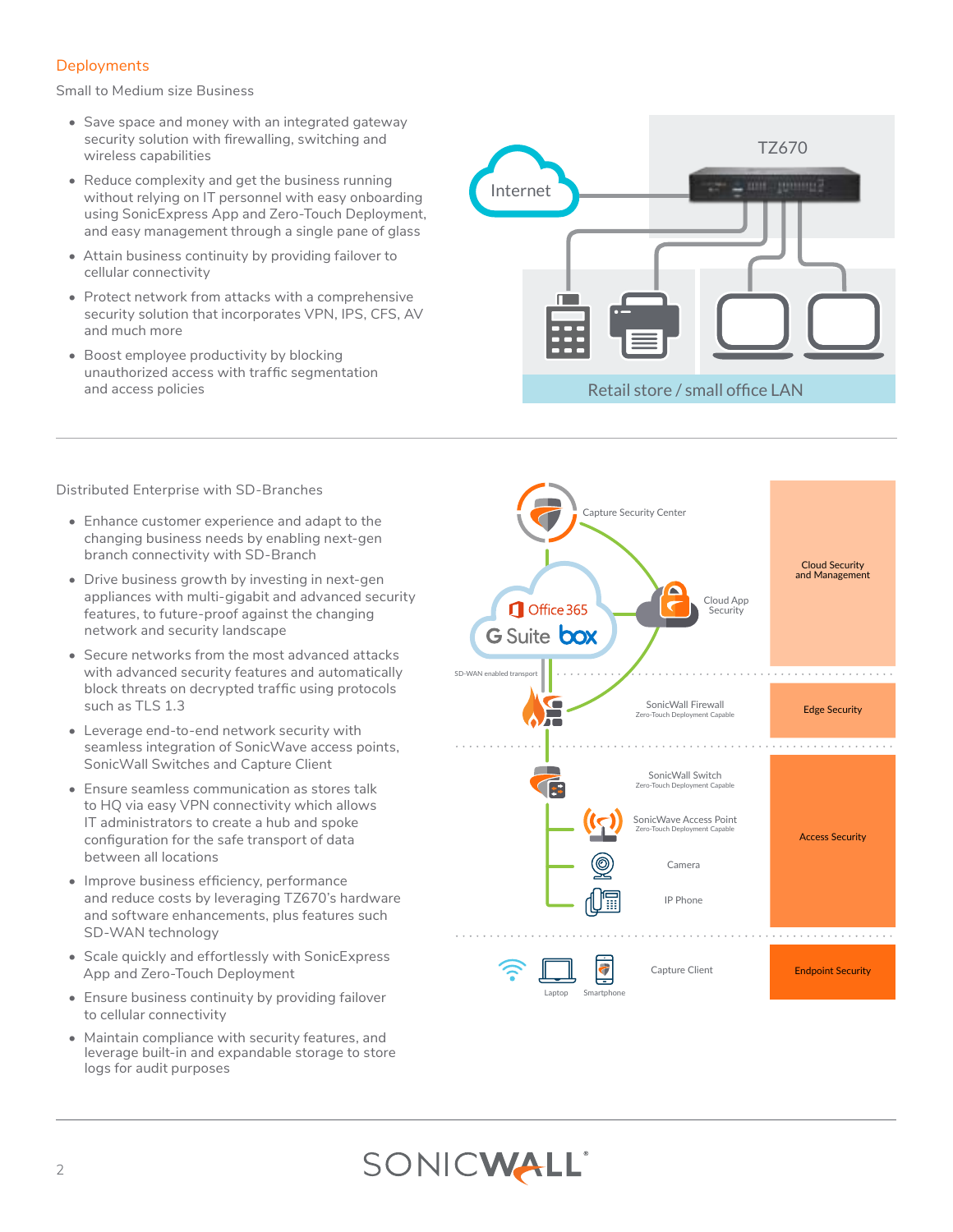

# SonicWall TZ670 specifications

| FIREWALL GENERAL                                              | TZ670 SERIES                                                                                       |
|---------------------------------------------------------------|----------------------------------------------------------------------------------------------------|
| Operating system                                              | SonicOS 7.0                                                                                        |
| Interfaces                                                    | 8x1GbE, 2x10GbE, 2 USB 3.0, 1 Console                                                              |
| Power over Ethernet (PoE) support                             | N/A                                                                                                |
| Expansion                                                     | Storage Expansion Slot (Up to 256GB, with 32 GB included)                                          |
| Management                                                    | Network Security Manager, CLI, SSH, Web UI, GMS, REST APIs                                         |
| Single Sign-On (SSO) Users                                    | 2,500                                                                                              |
| <b>VLAN</b> interfaces                                        | 256                                                                                                |
| Access points supported (maximum)                             | 32                                                                                                 |
| FIREWALL/VPN PERFORMANCE                                      | TZ670 SERIES                                                                                       |
| Firewall inspection throughput $1$                            | 5.00 Gbps                                                                                          |
| Threat prevention throughput <sup>2</sup>                     | 2.50 Gbps                                                                                          |
| Application inspection throughput <sup>2</sup>                | 3.0 Gbps                                                                                           |
| IPS throughput <sup>2</sup>                                   | 3.0 Gbps                                                                                           |
| Anti-malware inspection throughput <sup>2</sup>               | 2.50 Gbps                                                                                          |
| TLS/SSL inspection and decryption throughput (DPI<br>$SSL)^2$ | 800 Mbps                                                                                           |
| IPSec VPN throughput <sup>3</sup>                             | 2.10 Gbps                                                                                          |
| Connections per second                                        | 25,000                                                                                             |
| Maximum connections (SPI)                                     | 1,500,000                                                                                          |
| Maximum connections (DPI)                                     | 500,000                                                                                            |
| Maximum connections (DPI SSL)                                 | 30,000                                                                                             |
| <b>VPN</b>                                                    | TZ670 SERIES                                                                                       |
| Site-to-site VPN tunnels                                      | 250                                                                                                |
| IPSec VPN clients (maximum)                                   | 10 (500)                                                                                           |
| SSL VPN licenses (maximum)                                    | 2(250)                                                                                             |
| Encryption/authentication                                     | DES, 3DES, AES (128, 192, 256-bit)/MD5, SHA-1, Suite B Cryptography                                |
| Key exchange                                                  | Diffie Hellman Groups 1, 2, 5, 14v                                                                 |
| Route-based VPN                                               | RIP, OSPF, BGP                                                                                     |
| <b>VPN</b> features                                           | Dead Peer Detection, DHCP Over VPN, IPSec NAT Traversal,<br>Redundant VPN Gateway, Route-based VPN |
| Global VPN client platforms supported                         | Microsoft <sup>®</sup> Windows 10                                                                  |
| NetExtender                                                   | Microsoft <sup>®</sup> Windows 10. Linux                                                           |
| Mobile Connect                                                | Apple® iOS, Mac OS X, Google® Android™, Kindle Fire, Chrome OS, Windows 10                         |
| <b>SECURITY SERVICES</b>                                      | TZ670 SERIES                                                                                       |
| Deep Packet Inspection services                               | Gateway Anti-Virus, Anti-Spyware, Intrusion Prevention, DPI SSL                                    |

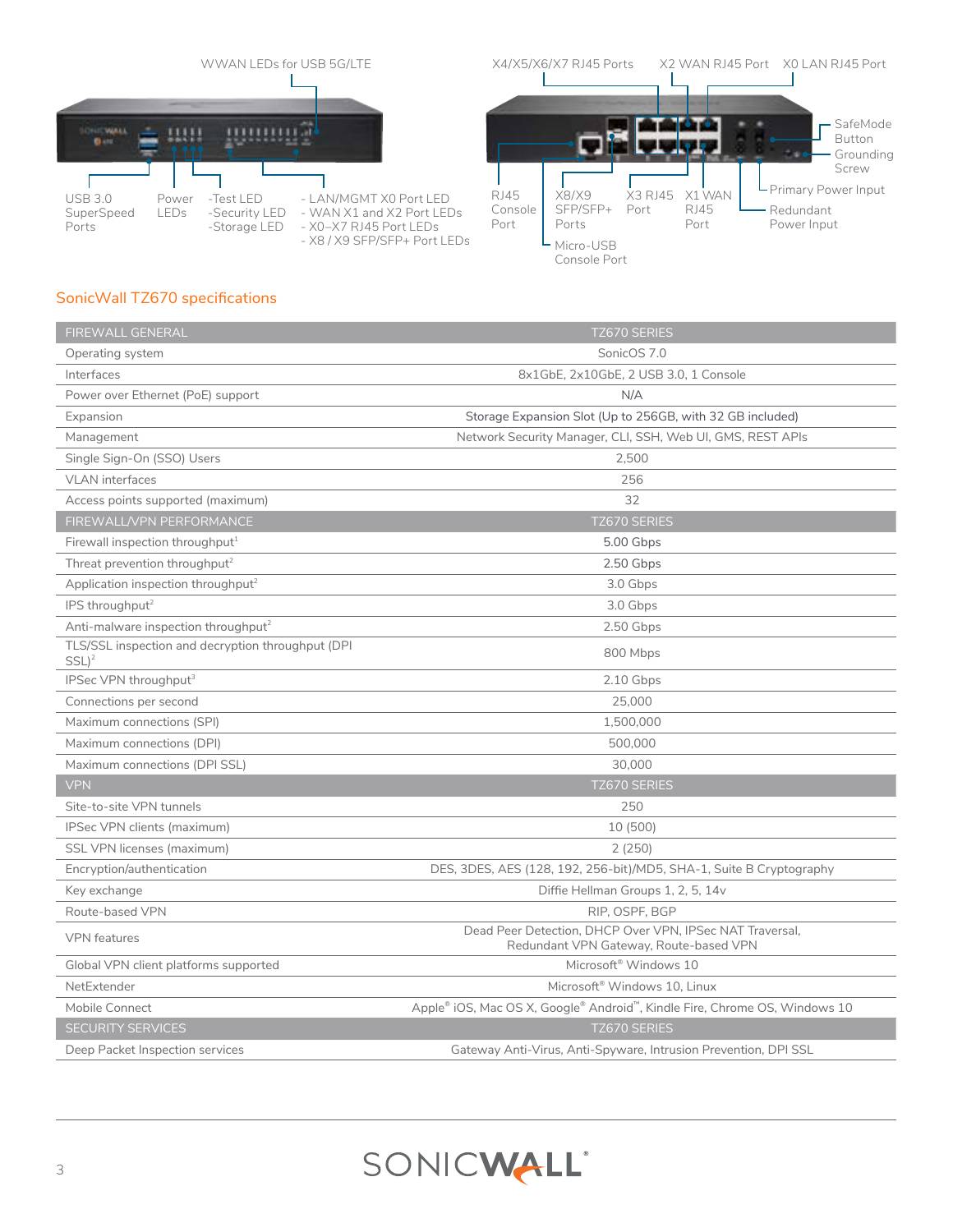# SonicWall TZ670 specifications, continued

| Content Filtering Service (CFS)    | HTTP URL, HTTPS IP, keyword and content scanning, Comprehensive filtering based on file<br>types such as ActiveX, Java, Cookies for privacy, allow/forbid lists |
|------------------------------------|-----------------------------------------------------------------------------------------------------------------------------------------------------------------|
| Comprehensive Anti-Spam Service    | Yes                                                                                                                                                             |
| <b>Application Visualization</b>   | Yes                                                                                                                                                             |
| <b>Application Control</b>         | Yes                                                                                                                                                             |
| Capture Advanced Threat Protection | Yes                                                                                                                                                             |
| <b>DNS Security</b>                | Yes                                                                                                                                                             |
| <b>NETWORKING</b>                  | <b>TZ670 SERIES</b>                                                                                                                                             |
| IP address assignment              | Static, (DHCP, PPPoE, L2TP and PPTP client), Internal DHCP server, DHCP relay                                                                                   |
| NAT modes                          | 1:1, 1:many, many:1, many:many, flexible NAT (overlapping IPs), PAT, transparent mode                                                                           |
| Routing protocols                  | BGP, OSPF, RIPv1/v2, static routes, policy-based routing                                                                                                        |
| QoS                                | Bandwidth priority, max bandwidth, guaranteed bandwidth, DSCP marking, 802.1e (WMM)                                                                             |
| Authentication                     | LDAP (multiple domains), XAUTH/RADIUS, SSO, Novell, internal user database, Terminal<br>Services, Citrix, Common Access Card (CAC)                              |
| Local user database                | 250                                                                                                                                                             |
| VoIP                               | Full H.323v1-5, SIP                                                                                                                                             |
| Standards                          | TCP/IP, UDP, ICMP, HTTP, HTTPS, IPSec, ISAKMP/IKE, SNMP, DHCP,<br>PPPoE, L2TP, PPTP, RADIUS, IEEE a802.3                                                        |
| Certifications pending             | FIPS 140-2 (with Suite B) Level 2, IPv6 (Phase 2), ICSA Network Firewall, ICSA Anti-virus,<br>Common Criteria NDPP (Firewall and IPS)                           |
| <b>HARDWARE</b>                    | <b>TZ670 SERIES</b>                                                                                                                                             |
| Form factor                        | Desktop <sup>5</sup>                                                                                                                                            |
| Power supply                       | 60W external                                                                                                                                                    |
| Maximum power consumption (W)      | 13.1                                                                                                                                                            |
| Input voltage & frequency          | 100-240 VAC, 50-60 Hz                                                                                                                                           |
| Total heat dissipation             | 55.1 BTU                                                                                                                                                        |
| <b>Dimensions</b>                  | $3.5 \times 15 \times 22.5$ (cm)<br>$1.38 \times 5.91 \times 8.85$ in                                                                                           |
| Weight                             | 0.97 kg / 2.14 lbs                                                                                                                                              |
| WEEE weight                        | 1.42 kg / 3.13 lbs                                                                                                                                              |
| Shipping weight                    | 1.93 kg / 4.25 lbs                                                                                                                                              |
| MTBF @25°C in years                | 43.9                                                                                                                                                            |
| Environment (Operating/Storage)    | 32°-105° F (0°-40° C)/-40° to 158° F (-40° to 70° C)                                                                                                            |
| Humidity                           | 5-95% non-condensing                                                                                                                                            |
| <b>REGULATORY</b>                  | <b>TZ670 SERIES</b>                                                                                                                                             |
| Major regulatory compliance        | FCC Class B, FCC, ICES Class B, CE (EMC, LVD, RoHS), C-Tick, VCCI Class B, UL/cUL, TUV/<br>GS, CB, Mexico DGN notice by UL, WEEE, REACH, BSMI, KCC/MSIP, ANATEL |

*<sup>1</sup>Testing Methodologies: Maximum performance based on RFC 2544 (for firewall). Actual performance may vary depending on network conditions and activated services.* 

<sup>2</sup>Threat Prevention/GatewayAV/Anti-Spyware/IPS throughput measured using industry standard Spirent WebAvalanche HTTP performance test and Ixia test tools. Testing done with multiple<br>- flows throughput measured using UDP t

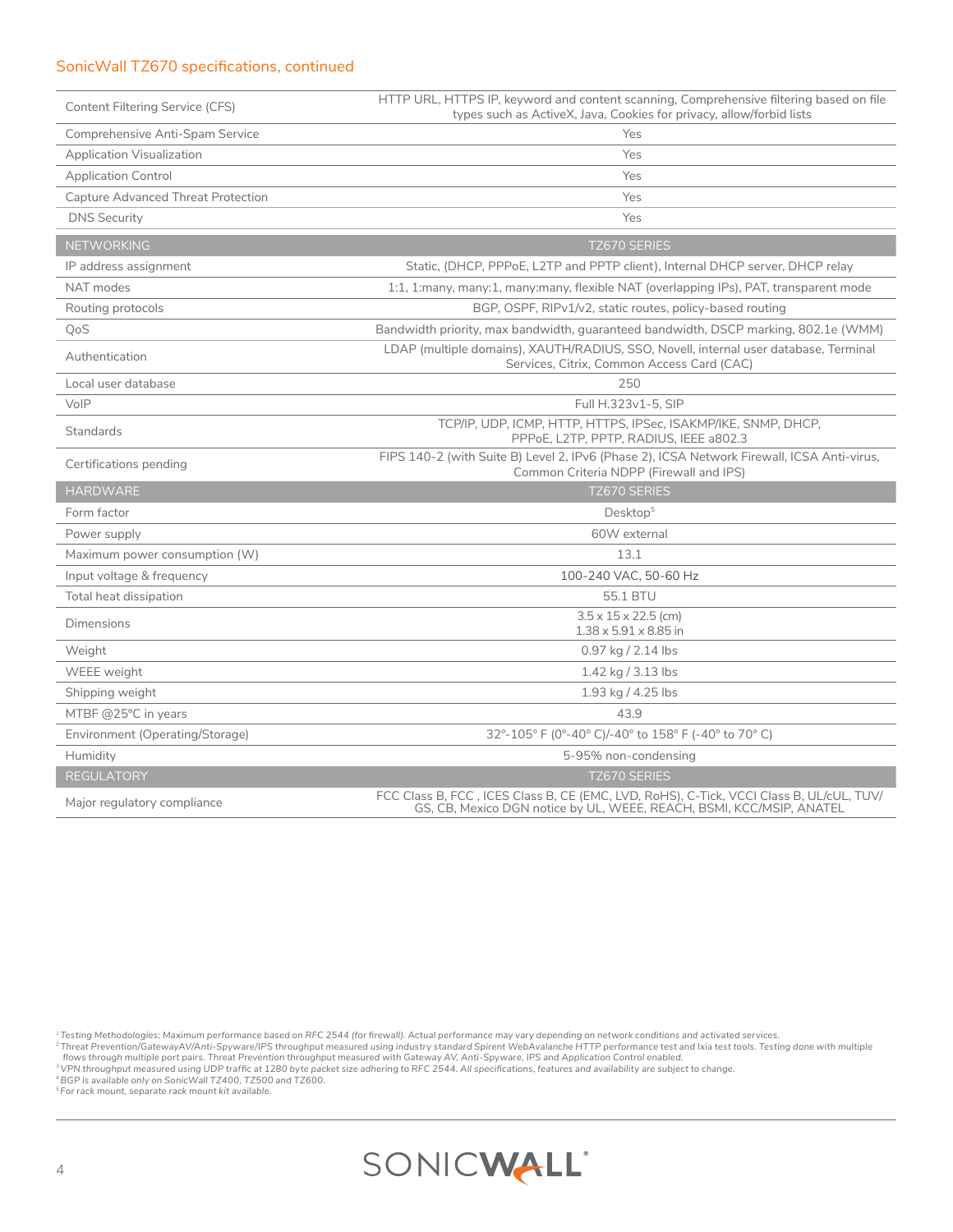# SonicOS 7.0 Feature Summary

#### **Firewall**

- Stateful packet inspection
- Reassembly-Free Deep Packet Inspection
- DDoS attack protection (UDP/ICMP/SYN flood)
- IPv4/IPv6 support
- Biometric authentication for remote access
- DNS proxy
- Full API support
- SonicWall Switch integration
- SD-WAN scalability
- SD-WAN Usability Wizard<sup>1</sup>
- SonicCoreX and SonicOS containerization<sup>1</sup>
- Connections scalability (SPI, DPI, DPI SSL)

#### **Enhanced dashboard1**

- Enhanced device view
- Top traffic and user summary
- Insights to threats
- Notification center

#### **TLS/SSL/SSH decryption and inspection**

- TLS 1.3 with enhanced security<sup>1</sup>
- Deep packet inspection for TLS/SSL/SSH
- Inclusion/exclusion of objects, groups
- or hostnames • SSL control
- Enhancements for DPI-SSL with CFS
- Granular DPI SSL controls per zone or rule

#### **Capture advanced threat protection2**

- Real-Time Deep Memory Inspection
- Cloud-based multi-engine analysis
- Virtualized sandboxing
- Hypervisor level analysis
- Full system emulation
- Broad file type examination
- Automated and manual submission
- Real-time threat intelligence updates
- Block until verdict
- Capture Client

#### **Intrusion prevention2**

- Signature-based scanning
- Automatic signature updates
- Bi-directional inspection
- Granular IPS rule capability
- GeoIP enforcement
- Botnet filtering with dynamic list
- Regular expression matching

#### **Anti-malware2**

5

- Stream-based malware scanning
- Gateway anti-virus
- Gateway anti-spyware
- Bi-directional inspection
- No file size limitation
- Cloud malware database

*1 New feature, available on SonicOS 7.0 2 Requires added subscription*

#### **Application identification2**

- Application control
- Application bandwidth management
- Custom application signature creation
- Data leakage prevention
- Application reporting over NetFlow/IPFIX
- Comprehensive application signature database

**Management, monitoring and support**  • Capture Security Appliance (CS*a*) support • Capture Threat Assessment (CTA) v2.0 • New design or template

• Dashboard

• Web GUI

• SNMPv2/v3

• Logging

• Topology view

• Policy/Objects usage statistics $1$ • Used vs Un-used • Active vs Inactive • Global search for static data Storage support $1$ 

Command line interface (CLI) • Zero-Touch registration & provisioning

• CSC Simple Reporting1 • SonicExpress mobile app support

• Netflow/IPFix exporting • Cloud-based configuration backup • BlueCoat security analytics platform • Application and bandwidth visualization • IPv4 and IPv6 management • CD management screen

**Debugging and diagnostics** • Enhanced packet monitoring • SSH terminal on UI

• WIDS/WIPS • Rogue AP prevention • Fast roaming (802.11k/r/v) • 802.11s mesh networking • Auto-channel selection RF spectrum analysis • Floor plan view • Topology view • Band steering • Beamforming • AirTime fairness • Bluetooth Low Energy • MiFi extender

**Wireless**

Dell N-Series and X-Series switch management including cascaded switches

• SonicWave AP cloud management

• RF enhancements and improvements

Guest cyclic quota

• Industry and global average comparison • New UI/UX, Intuitive feature layout<sup>1</sup>

• Device information, application, threats

• Simplified policy creation and management

Internal and external storage management $^1$ • WWAN USB card support (5G/LTE/4G/3G) • Network Security Manager (NSM) support

• Centralized management and reporting with SonicWall Global Management System (GMS)<sup>2</sup>

#### **Traffic visualization and analytics**

- User activity
- Application/bandwidth/threat usage
- Cloud-based analytics

#### **HTTP/HTTPS Web content filtering2**

- URL filtering
- Proxy avoidance
- Keyword blocking
- Policy-based filtering (exclusion/inclusion)
- HTTP header insertion
- Bandwidth manage CFS rating categories
- Unified policy model with app control
- Content Filtering Client

#### **VPN**

- Secure SD-WAN
- Auto-provision VPN
- IPSec VPN for site-to-site connectivity
- SSL VPN and IPSec client remote access
- Redundant VPN gateway
- Mobile Connect for iOS, Mac OS X, Windows, Chrome, Android and Kindle Fire
- Route-based VPN (OSPF, RIP, BGP)

#### **Networking**

- PortShield
- Jumbo frames
- Path MTU discovery
- Enhanced logging
- VLAN trunking
- Port mirroring (NS*a* 2650 and above)
- Layer-2 QoS
- Port security
- Dynamic routing (RIP/OSPF/BGP)
- SonicWall wireless controller
- Policy-based routing (ToS/metric and ECMP)
- NAT

**VoIP** 

- DHCP server
- Bandwidth management

Asymmetric routing

• Granular QoS control • Bandwidth management • DPI for VoIP traffic

- A/P high availability with state sync
- Inbound/outbound load balancing
- High availability Active/Standby with state sync
- L2 bridge, wire/virtual wire mode, tap mode, NAT mode

• H.323 gatekeeper and SIP proxy support

SONICWALL®

• Common Access Card (CAC) support